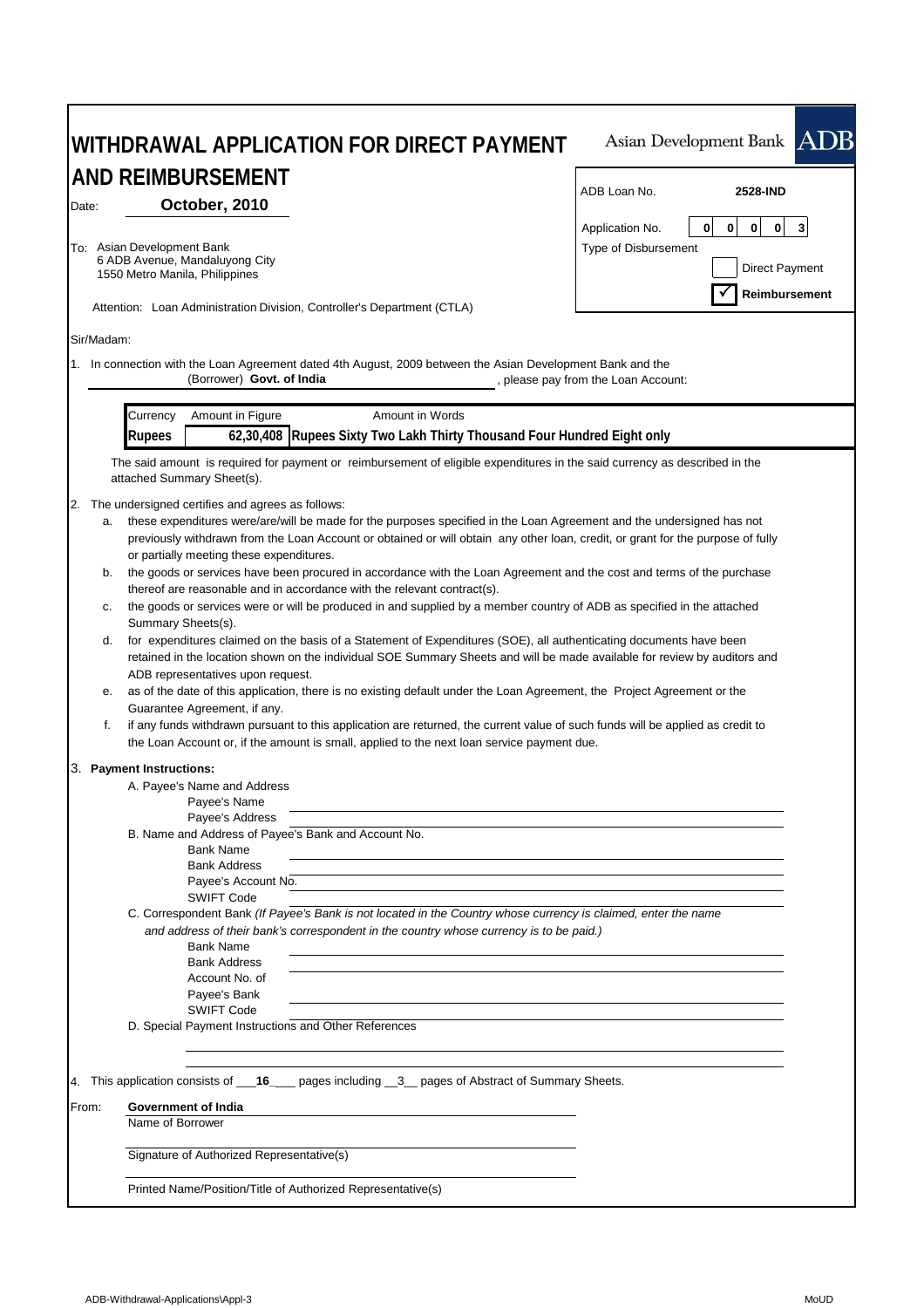**Instructions in preparing the Withdrawal Application Form for Direct Payment and Reimbursement (ADB Form ADB-DRP/RMP)**

#### **General Instructions**

1. Submit original Withdrawal Application (WA) to the Asian Development Bank (ADB) (or to its Resident/Regional Mission, if instructed).

2. Prepare separate WA for each currency of payment and for each payee.

3. Number WAs consecutively, not exceeding five digits/characters.

4. Consolidate claims until the amount being withdrawn is at least US\$100,000 equivalent or an amount advised by ADB.

5. When completed, verify the application for completeness of supporting documentation and accuracy of details before passing to the Authorized Representative(s) for signature. Mistakes and omissions result in delayed payment.

#### **Withdrawal References**

1. **Date:** Enter the date the WA is signed by Authorized Representative(s), not the date it was prepared.

2. **Loan Number:** Show ADB loan number clearly.

3. **Application Number:** Number WAs consecutively. If the project has more than one executing agency (EA) or implementing agency, the project coordinator should assign an alpha identification for each EA. For example : A0001 to A9999 for EA no. 1 and B0001 to B9999 for EA no. 2.

4. **Type of Disbursement:** Indicate in the appropriate box the type of WA claim, whether for Direct Payment or Reimbursement Procedure.

#### **Payment Instructions**

1. **Payee Name and Address:** Indicate full name and address of Payee for identification of payment.

2. **Name and Address of Payee's Bank and Account No. :** Indicate full name and address of the Payee's bank, which may include a banker/branch designation. Account number is important. Give SWIFT code if Payee's bank is a member of SWIFT.

3. **Correspondent Bank:** Where payment is to be made to a bank not located in the country of the currency to be paid, indicate its full name and address. Provide SWIFT code if the bank is a member of SWIFT.

4. **Special Payment Instructions:** Indicate any particulars, special instructions or references to facilitate payment or identification of payment.

5. **Name of Borrower:** Fill in name as it appears in the Loan Agreement.

6. **Authorized Representative(s):** Pass this application only to Authorized Representative(s) for signature. Verify if the list of Authorized Representative(s) has been changed.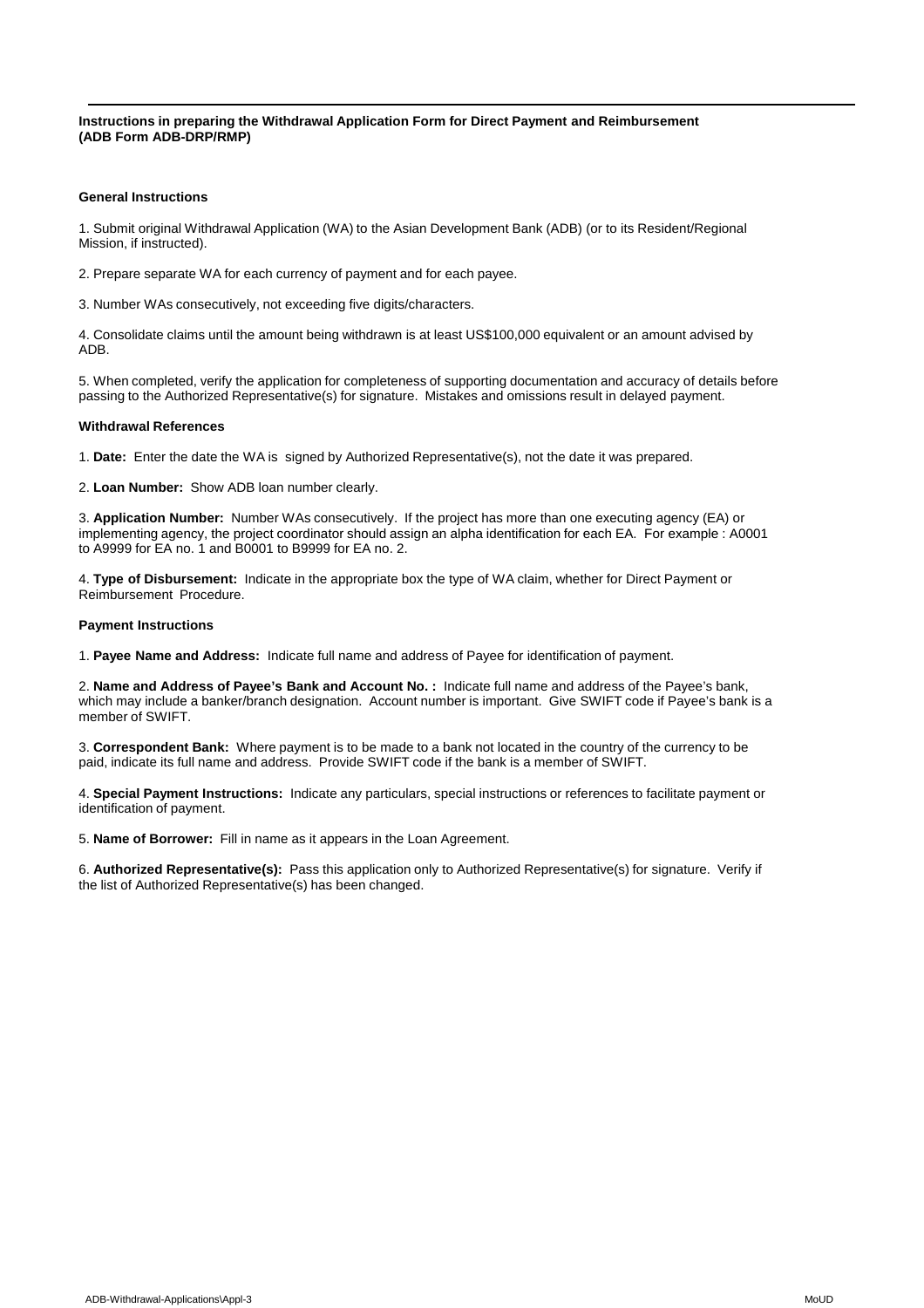### **ABSTRACT OF SUMMARY SHEET**

# Asian Development Bank **STATEMENT OF EXPENDITURE FOR PAYMENTS ABOVE \$1,00,000**

NERCCDIP (NERUDP-1)

# **For the month of Mar'10 REIMBURSEMENT CLAIM (1 PACKAGES)**

**Name of Project:- North Eastern Capital Cities Development Investment Program (project-1)**

ADB Loan No. **2528 IND**

Application no: **3**

Date:

**Ministry of Urban Development, Govt. of India**

**Amount in Rs.**

| Sheet No.    | Summary Name of the State | Category<br>No. | <b>Contract</b><br>No. | PCSS No. | <b>Expenditure</b><br>Amount. | <b>Taxes</b> | Admissible for<br>claim from<br>$ADB (=6-7)$ | % of ADB<br>Finance. | <b>Claim</b><br>amount<br>(100% of<br><b>Col.8)</b> | Remarks. |
|--------------|---------------------------|-----------------|------------------------|----------|-------------------------------|--------------|----------------------------------------------|----------------------|-----------------------------------------------------|----------|
|              |                           |                 |                        |          |                               |              |                                              |                      | 10                                                  |          |
|              | Meghalaya                 | 03E             | Package-E1             | 0005     | 94,869                        | 8,859        | 86,010                                       | 100%                 | 86,010                                              | Mar'10   |
|              |                           |                 |                        |          |                               |              |                                              |                      |                                                     |          |
|              |                           |                 |                        |          | $\overline{\phantom{a}}$      |              |                                              |                      |                                                     |          |
| <b>Total</b> |                           |                 |                        |          | 94,869                        | 8,859        | 86,010                                       | 100%                 | 86,010                                              |          |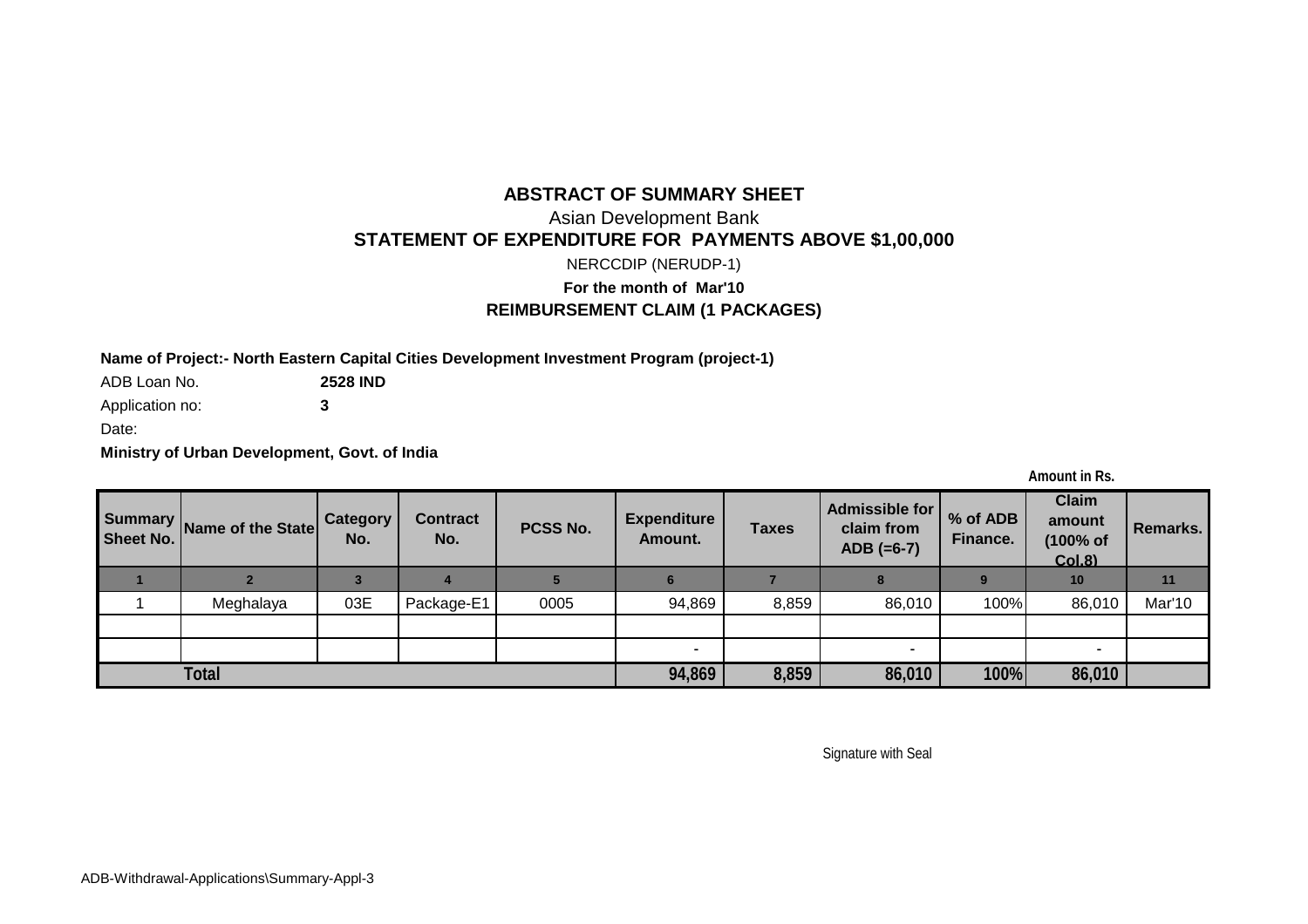# **ABSTRACT OF SUMMARY SHEET**

Asian Development Bank **STATEMENT OF EXPENDITURE FOR PAYMENTS BELOW \$1,00,000**

NERCCDIP (NERUDP-1)

REIMBURSEMENT CLAIM (3 PACKAGES)

**For the period from 19th Nov, 2009 to 31st Mar, 2010**

**SOE CLAIM (Op Costs)**

### **Name of Project:- North Eastern Capital Cities Development Investment Program (project-1)**

ADB Loan No. **2528 IND**

Application no: **3**

Date:

**Ministry of Urban Development**

**Amount in Rs.**

| <b>Summary</b><br><b>Sheet No.</b> | Name of the State | <b>Category</b><br>No. | PCSS No. | <b>Expenditure</b><br><b>Amount</b><br>(net of taxes) | % of ADB<br><b>Finance</b> | <b>Claim amount</b> | Remarks. |
|------------------------------------|-------------------|------------------------|----------|-------------------------------------------------------|----------------------------|---------------------|----------|
|                                    |                   |                        |          |                                                       |                            |                     |          |
|                                    | Mizoram           | 04B                    | 0007     | 21,00,264                                             | 100%                       | 21,00,264           |          |
| 2                                  | Nagaland          | 04D                    | 0009     | 1,93,226                                              | 100%                       | 1,93,226            |          |
| 3                                  | Meghalaya         | 04E                    | 0010     | 24,40,839                                             | 100%                       | 24,40,839           |          |
|                                    |                   |                        |          |                                                       |                            |                     |          |
|                                    | <b>Total</b>      |                        |          | 47,34,329                                             | 100%                       | 47,34,329           |          |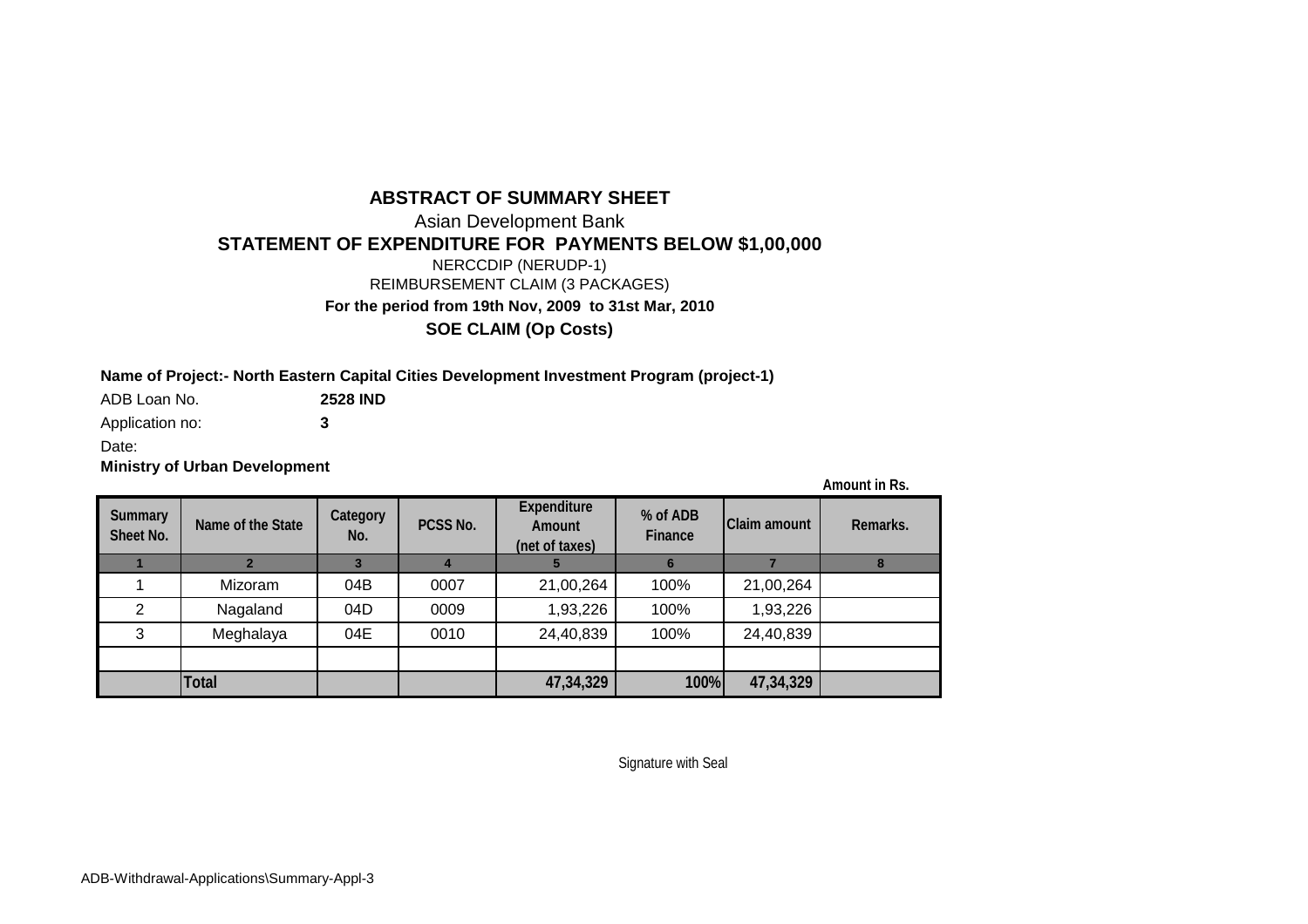# **ABSTRACT OF SUMMARY SHEET**

Asian Development Bank

**STATEMENT OF EXPENDITURE FOR PAYMENTS BELOW \$1,00,000**

NERCCDIP (NERUDP-1)

REIMBURSEMENT CLAIM (1 PACKAGES)

**For the period October, 2008**

**SOE CLAIM (Op Costs)-Retroactive Financing- Difference Claim**

**Name of Project:- North Eastern Capital Cities Development Investment Program (project-1)**

ADB Loan No. **2528 IND**

Application no: **3**

Date:

**Ministry of Urban Development**

**Amount in Rs.**

| <b>Summary</b><br><b>Sheet No.</b> | Name of the State | <b>Category</b><br>No. | PCSS No. | <b>Expenditure</b><br><b>Amount</b><br>(net of taxes) | % of ADB<br><b>Finance</b> | <b>Claim amount</b> | Remarks. |
|------------------------------------|-------------------|------------------------|----------|-------------------------------------------------------|----------------------------|---------------------|----------|
|                                    |                   |                        |          |                                                       |                            |                     |          |
|                                    | Mizoram           | 04B                    | 0007     | 14,10,069                                             | 100%                       | 14,10,069           |          |
|                                    |                   |                        |          |                                                       |                            |                     |          |
|                                    | <b>Total</b>      |                        |          | 14,10,069                                             | 100%                       | 14,10,069           |          |